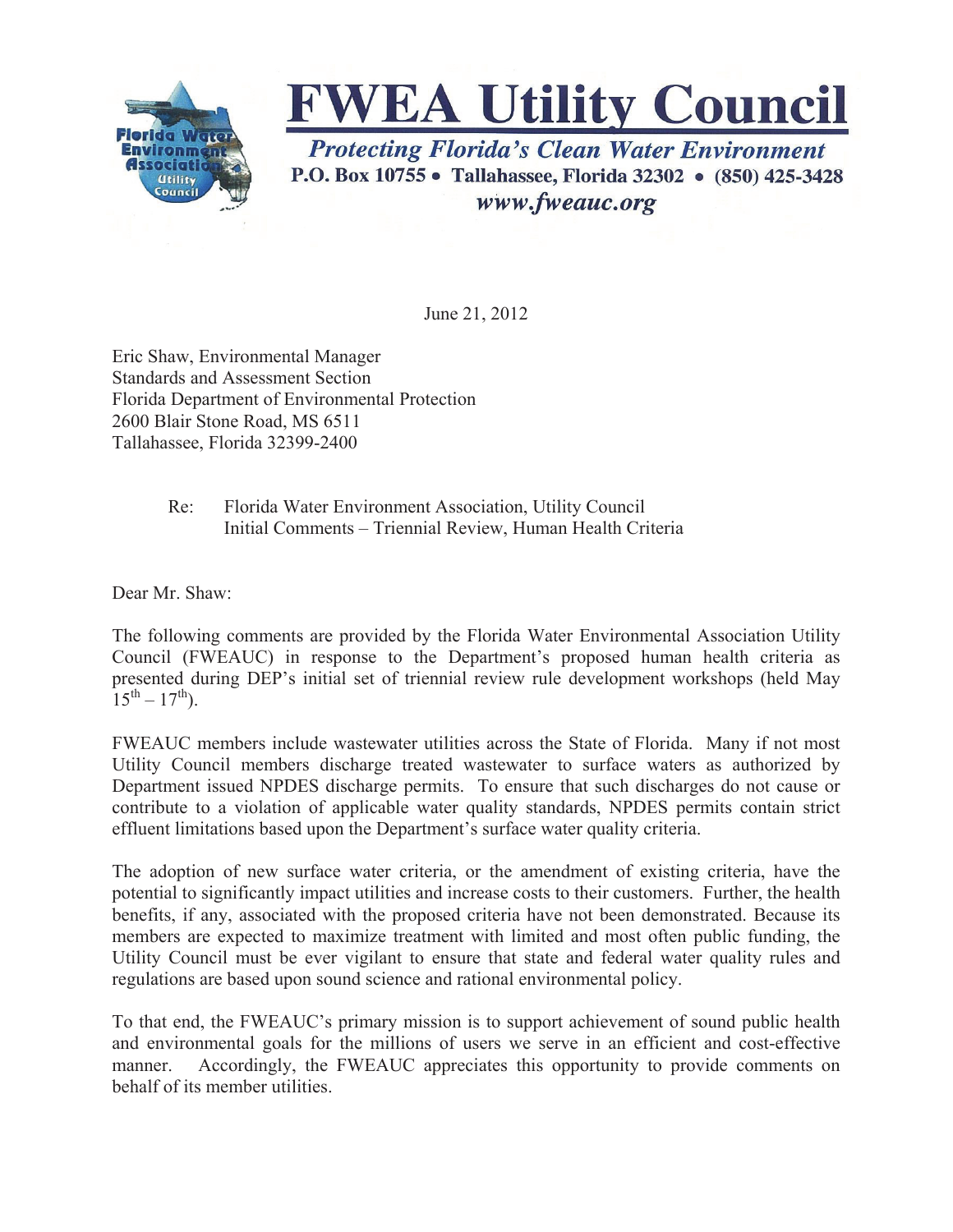The Utility Council's most immediate concern is the Department's accelerated rulemaking schedule for the implementation of human health water quality criteria. The Department has proposed to amend its 36 existing criteria and adopt an additional 43 criteria as requested by EPA. At the same time, DEP has moved away from a deterministic approach for establishing new and amended human health criteria, as proposed during triennial review in 2009, and is now pursuing a probabilistic approach using Monte Carlo simulation. This new approach has been applied to propose new or amended criteria for all 79 parameters.

For each of the 79 parameters, wastewater facility operators must assess, at a minimum: whether the regulated substance might be associated with its waste stream; the potential source or sources of the pollutant; whether the chemical or compound can be measured using existing, accurate and acceptable analytic methods; the amount of the substance in the facility's discharges; whether the facility has the ability to treat its discharges to remove the substance; whether, if it is possible to treat the substance, is it reasonable in light of cost, removal efficiency, and ancillary consequences (disposal of RO reject, energy costs); and, whether the source of the pollutant may be controlled or eliminated. Based on our preliminary assessment, many of the proposed criteria are well below detection limits using accepted testing methods.

In addition, for each of the 79 parameters, it is unclear how the new or proposed criteria are intended to minimize human health risk. Further, it is unclear what data and science the proposed criteria are based on. Review of the data and science will take a significant amount of time given that 43 of the proposed criteria are new and each of the 79 criteria is based on risk assessments unique to that parameter (some of which are considerably dated EPA analyses).

As of the date of this correspondence, in the latter half of June, the Department has released no supporting materials explaining how the human health criteria were derived but for a Power Point presentation. The Department's Fact Sheet sets forth a schedule that includes ERC approval as early as September 2012. Given the complexity of this issue, and potential environmental and economic impacts, this goal is not reasonable.

The FWEAUC and its members need time to fully understand the regulatory implications of each new and amended criterion, to fully understand the Department's probabilistic approach to deriving the criteria, and to assess what measures may be necessary to comply with the new and amended criteria once adopted. DEP has released no technical support document or other supporting materials to allow analysis of the proposed rule. While the Department has performed a preliminary assessment of the potential impacts of the new and amended criteria on a number of industrial and domestic wastewater facilities, that study is not conclusive and must be thoroughly reviewed. Consequently, the FWEAUC requests that the proposed rulemaking schedule be modified to allow for a more deliberative review.

The FWEAUC (and its members) has always worked closely with the Department to resolve regulatory issues in pursuit of the Department's and the FWEAUC's shared mission to protect Florida surface waters. Accordingly, we request that a meeting be arranged with the Department's technical staff (perhaps Ken Weaver and Russ Frydenborg) to allow Department scientists to "walk" FWEAUC members and representatives through the Department's criteria development process. While the meeting may take several hours due to the fact that the